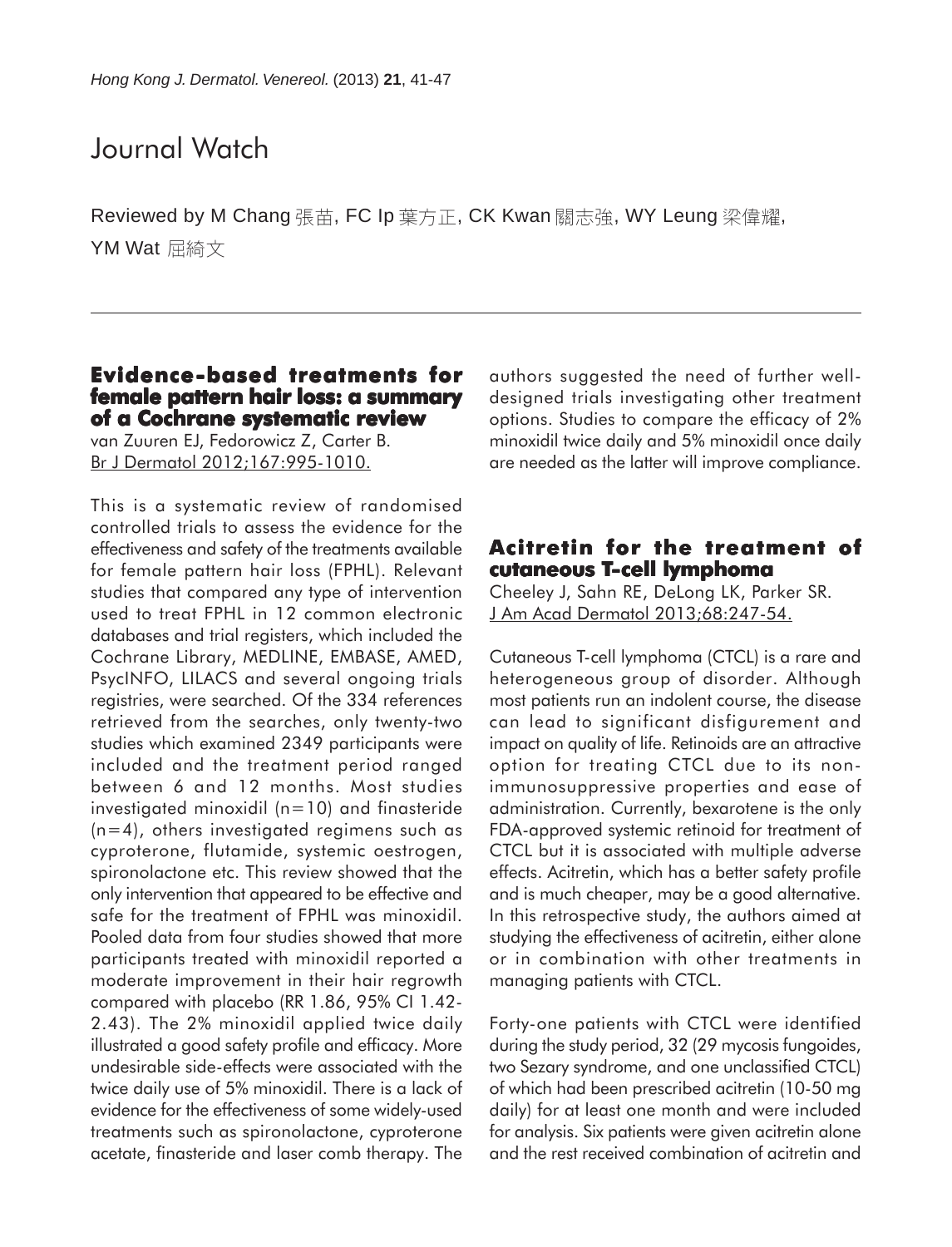other CTCL therapies, namely topical nitrogen mustard and phototherapy. The majority of patients (69%) were stage IB/IIA. Fifty-nine percent of patients responded, of which, one achieved complete remission, 11 had more than 50% improvement and seven with partial improvement. Eight patients had stable disease with no new lesions, while five showed worsening of disease.

Acitretin were generally well-tolerated. Most patients experienced mild symptoms, namely alopecia, cheilitis, dyslipidaemia, xerosis and depression (9-22%). Five patients stopped acitretin due to alopecia, arthritis, gastrointestinal disturbance and perceived allergic reaction.

The authors concluded that acitretin was effective for early stage CTCL and generally well-tolerated. However, this study was limited by the small sample size and retrospective nature. Moreover, as most patients were on combination of treatment, this made the analysis of efficacy of acitretin on management of CTCL difficult.

## **Topical propranolol for treatment of opical propranolol for treatment of superficial infantile haemangiomas**

Xu G, Lv R, Zhao Z, Huo R. J Am Acad Dermatol 2012;67:1210-3.

Infantile haemangiomas (IH) are common among children. Although most lesions involute spontaneously, some require active intervention to avoid functional and aesthetic complications. Since Léaute-Labrèze *et al* reported the beneficial effect of propranolol in patients with IH, subsequent reports also showed that systemic propranolol therapy was effective in halting progression and inducing regression of haemangiomas. However, reports on topical propranolol are lacking.

In this retrospective study, the authors aimed at investigating the efficacy and safety of treating superficial haemangiomas with topical propranolol ointment. Twenty-five children with 28 superficial IH were treated with topical 1% propranolol ointment (10 mg oral propranolol crushed pills mixed with 1g petrolatum) thrice daily. Clinical response was based on subjective assessment of change in colour, size and surface tension, coupled with ultrasound measurement of depth at week 4, 12 and 24.

Ninety percent of patients responded to topical propranolol therapy, of which 57% showed good response. Patients who received treatment early responded better. Side-effects associated with systemic use of propranolol, namely bradycardia, hypotension, bronchospasm and hypoglycaemia, were not observed in this study.

The authors concluded that topical propranolol treatment is a safe and effective therapy for superficial IH, especially if it was initiated during the proliferative phase. This can also be used as an adjunct therapy during the wait-and-see period, which was the commonest approach in most cases of IH.

This study was limited by the small sample size, retrospective nature, lack of control arm and the potential bias due to unblinded assessment.

#### **A long-term follow-up study of -up study of methotrexate in juvenile localised scleroderma (morphoea) scleroderma (morphoea)**

Zulian F, Vallongo C, Patrizi A, Belloni-Fortina A, Cutrone M, Alessio M, et al. J Am Acad Dermatol 2012;67:1151-6.

Systemic steroid and methotrexate (MTX) have been used to treat localised scleroderma. In a recent double-blinded controlled trial, oral MTX (1.5 mg/m2/week) and oral prednisolone (1 mg/ kg/day) for the first three months were shown to be more effective in achieving and sustaining remission than oral prednisolone alone. However, the long-term efficacy and safety of MTX is not known.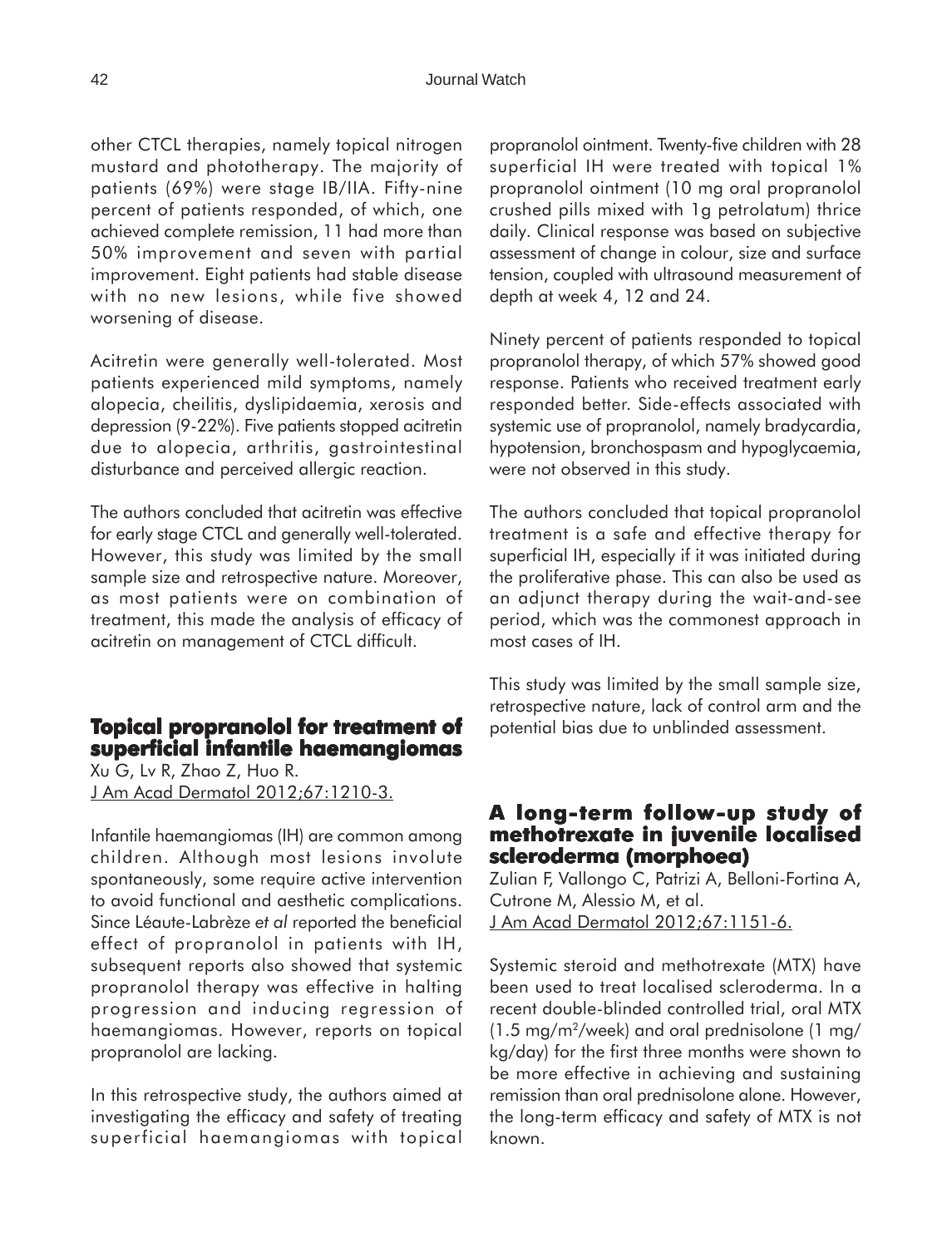This prospective study was the open extension of the above mentioned-controlled trial. The authors aimed at studying the long-term therapeutic role of MTX in children with localised scleroderma.

A total of 65 patients were treated with MTX (46 from steroid/MTX group and 19 from steroid alone group). Clinical response was determined using infrared thermography to assess the degree of inflammation and standardised computerised skin score system to assess the size of skin lesion.

Forty-eight patients (73.8%) responded, 10 (15.4%) relapsed after treatment with MTX for 24 months. Seven (10.8%) patients defaulted follow-up. Among those responders, MTX treatment was maintained for a mean of 27.5 months (18-30 months), 72.9% maintained in complete remission (CR) for a mean of 25 months after MTX discontinuation while the remaining 27.1% in CR with MTX. Moreover, longer MTX treatment was shown to be associated with lower relapse rate and lower incidence of disease flare during when the dose of MTX was tapered.

Methotrexate-related side-effects were reported in 48.3% of patients, including nausea, headache, hair loss, fatigue and transient elevation of liver enzyme. All these were mild and did not require dose modification or termination.

The authors concluded that long-term MTX therapy is effective and well-tolerated for morphoea. However, the objective assessment tools used in this study were not widely-used, which makes comparison with other studies difficult.

## **Topical paromomycin with or without gentamicin for cutaneous leishmaniasis**

Ben Salah A, Ben Messaoud N, Guedri E, Zaatour A, Ben Alaya N, Bettaieb J, et al. N Engl J Med 2013;368:524-32.

Cutaneous leishmaniasis is a disfiguring trypanosomal infection with a yearly incidence of 1.5 million cases worldwide. Leishmania major (L. major) is prevalent in Eurasia and Africa, and manifests as enlarging papulonodule that ulcerates and resolves in a three months (70%), with scarring and disfigurement. Paromomycin is an antibacterial aminoglycoside that has been evaluated to be useful systemically to treat visceral leishmaniasis and topically for cutaneous L. major.

A randomised, vehicle-controlled trial was conducted in Tunisia, to evaluate the efficacy of topical paromomycin in a hydrophilic base (15% paromomycin, with or without 5% gentamycin) compared with placebo. A total of 375 patients were recruited over four years. The patients included were of 5-65 years old, the majority were adult males who had a microbiologically confirmed ulcerative cutaneous leishmaniasis with five or fewer lesions. Treatment was given daily for 20 days.

The primary end-point was treatment cure (50% reduction of index lesion by 6 weeks, complete re-epithelialisation by 14 weeks, and absence of relapse by 24 weeks). It was found that the cure rates for paromomycin groups were similar, 81% (95% CI 73-87) for paromomycin-gentamycin and 82% (95% CI 74-87) for paromomycin alone; and significantly lower, 58% (95% CI 50-67) in placebo group (P<0.001). Patients treated with paromomycin (with or without gentamycin) suffered from mild-to-moderate inflammatory reactions on applications sites (22% vesiculation, 6% erythema), as opposed to 7% vesiculation and 2% erythema in placebo group. However, no observed renal impairment or ototoxicity resulted and there was no treatment withdrawal or suspension due to side-effects. The efficacy against non-ulcerative disease or disease due to other leishmania species remains to be investigated.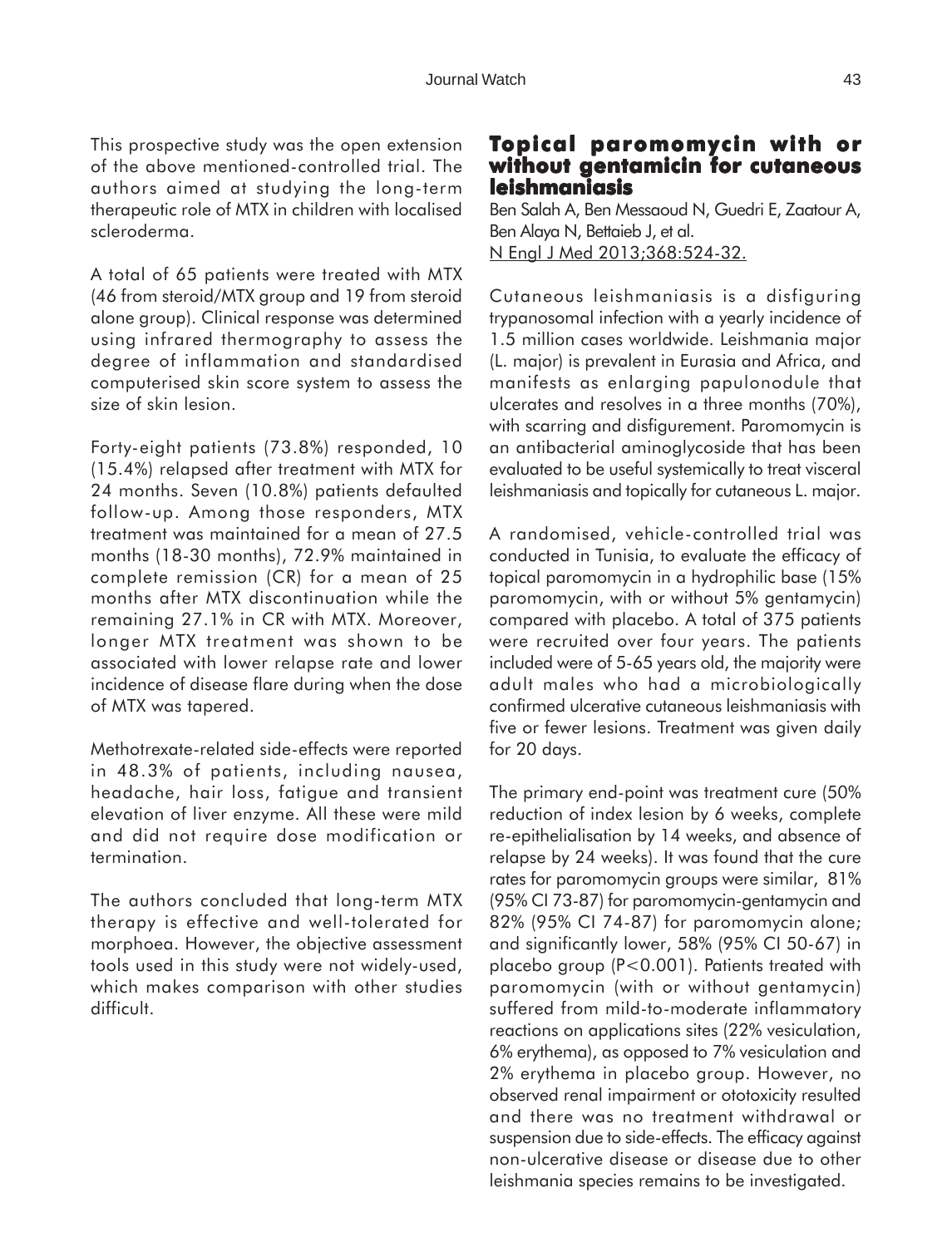## **An audit of partner notification for syphilis and HIV**

Armstrong H, Fernando I. Int J STD AIDS 2012;23:825-6.

Partner notification (PN) is important in syphilis and HIV management in current epidemics. The aim of this study is to assess the PN outcome of newly-diagnosed syphilis and HIV patients. The study was conducted in Edinburgh over 18 months. The clinical notes of patients newlydiagnosed with syphilis and HIV were reviewed and the outcome of PN recorded. The traceable partner was defined if the genito-urinary medicine department or the index patients could contact them.

A total of 105 new syphilis cases were diagnosed. Ninety-one cases were men and 87% were men who have sex with men (MSM). The median age was 36 (range 18-81) and 83% were suffering from infectious syphilis. There were 423 sexual contacts in these 105 index patients, 37% (156/ 423) had traceable partners. In these traceable partners, 78% (121/156) were informed that they had the exposure risk. However, only 58% (91/ 156) had the blood test for screening. Finally 22% (34/156) had tested positive for syphilis.

A total of 44 new HIV cases were diagnosed. The majority (80%) were asymptomatic and seven patients presented as AIDS with either presence of an AIDS -defining illness or CD4 count <200 cell/µL. About 89% (39/44) were men and 90% of whom were MSM. The median age was 33 years (range 19-63 years). There were 188 sexual contacts noted in these 44 index patients and 52% (97/188) had traceable partners. In these traceable partners, 90% (90/97) were informed they had the exposure risk. However, only 57% (59/97) had the blood test for screening. Finally 23% (24/97) had positive HIV testing.

Since the British Association for Sexual Health and HIV aimed at the target of at least 60% of traceable partners should be attending blood screening, the authors concluded that they should further review and improve the partner notification.

## **What is the role of a full physical the role of a full physical examination in the management of xamination of asymptomatic patients with late syphilis?**

Dabis R, Radcliffe K. Int J STD AIDS 2012;23:901-2.

A full physical examination is generally recommended in the management of late syphilis patients to detect neurological or cardiovascular complications. The aim of this study was to review whether a full physical examination including cardiovascular and neurological examination had been carried out in asymptomatic late syphilis patients and the effect of this on subsequent management. The study was conducted in a genitourinary medicine department in Birmingham, UK from 1994 to 2010. Of the total of 648 medical notes identified with the diagnosis of late syphilis, only 480 records were reviewed. The remaining were excluded because of unavailable records, false positive results, early syphilis, defaulted follow-up, previously treated and unclear written notes. Within these 480 records, the majority were heterosexual men (50%) and heterosexual women (43%). The remaining were men who have sex with men ( 6%) and sexual orientation not mentioned (1%). All were HIV negative.

A total of 295 asymptomatic late syphilis patients were identified and only 2% (7/295) had an abnormality on physical examination. One had reduced vibratory sensation. However, subsequent cerebrospinal fluid examination did not review any evidence of neurosyphilis. Six patients had cardiovascular abnormality detected, however, all these were clinical insignificant. All these seven patients were treated as late latent syphilis.

In conclusion, the performance of a full physical examination in asymptomatic patients with late syphilis added no additional benefit in diagnosing cardiovascular and neurological complications of late syphilis.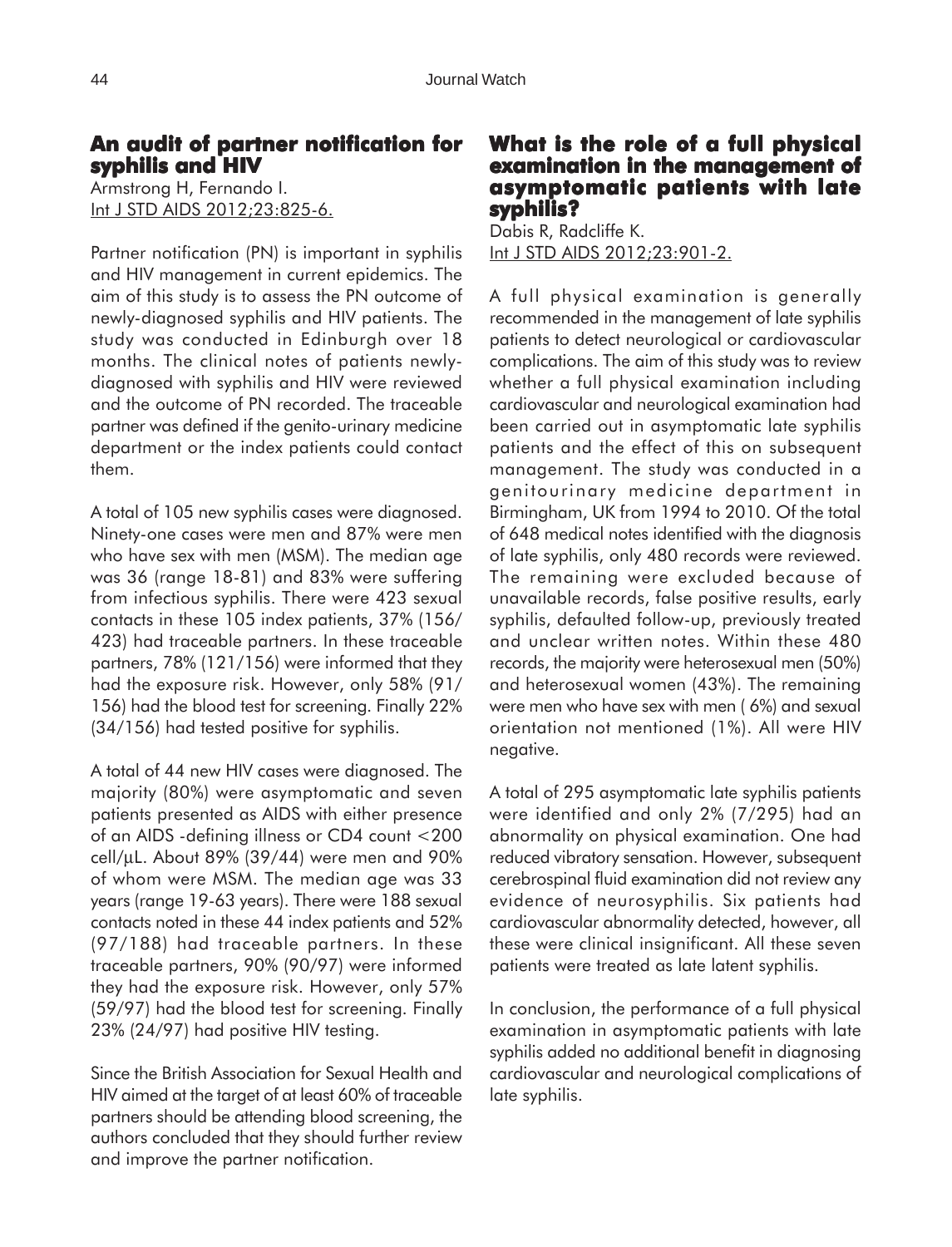#### **Association of psoriasis with stroke and myocardial infarction: metaanalysis of cohort studies**

Xu T, Zhang YH. Br J Dermatol 2012;167:1345-50.

This is a meta-analysis of cohort studies to evaluate the association between psoriasis and a composite vascular endpoint including stroke and myocardial infarction (MI). A systematic literature search of MEDLINE (Pubmed), EMBASE and Cochrane Library from March 2012 for cohort studies describing the association of psoriasis with stroke and MI using the search terms psoriasis, cerebral infarction, stroke, brain infarction, MI and cohort studies were performed. Two hundred unique citations were retrieved and finally seven cohort studies were included in this meta-analysis. The selected studies were conducted in the U.K., Taiwan, Denmark, U.S.A. and Netherlands between 2006 and 2012 with a follow-up ranging from five to 18 years. Three studies focused on MI, two focused on stroke and two on both. Potential publication bias was assessed by Egger's test and Begg's test. This analysis showed an overall 20% increase in the association of psoriasis with composite vascular endpoint (RR 1.2; 95% CI 1.1-1.31). Subgroup analysis maintained that psoriasis significantly increased the risk of stroke (RR 1.21; 95% CI 1.04-1.4) and MI (RR 1.22; 95% CI 1.05- 1.42) separately. The authors concluded that psoriasis significantly raised the risk of stroke and MI and that this increase was probably not related to conventional cardiovascular risk factors.

## **Experience with molluscum contagiosum and associated inflammatory reactions in a paediatric dermatology practice**

Berger EM, Orlow SJ, Patel RR, Schaffer JV. Arch Dermatol 2012;148:1257-64.

This retrospective study is carried out in the Paediatric Dermatology Faculty Practice at the New York University School of Medicine. The authors aimed to find out the implication of inflammatory reactions to molluscum contagiosum (MC) infections. The interaction between atopic dermatitis (AD) and MC infections was also studied.

A total of 696 patients with MC infection were found over a five-year period. The mean age at presentation was 5.5 years. There were 307 patients (44.1%) with a history of atopy, including 259 patients (37.2%) with AD. For those with history of AD, 65.3% had active dermatitis, with 53.9% at sites of MC infection only. There were significantly more AD patients with more than 50 MC lesions than those without AD (19.7% vs. 5.0%, p<0.001). Patients with inflamed MC lesions were found to be significantly less likely to have more lesions over the following 3 months than those without inflamed lesions (5.2% vs. 18.4%, p<0.03). Molluscum dermatitis was noted in 270 patients (38.8%), of which AD patients were more prone to have that than non-AD patients (50.6% vs. 31.8%, p<0.001). There were 34 patients presented with a Gianotti-Crosti syndrome-like reaction (GCLR). An obvious reduction in number of MC lesions (50%-95%) in the 9 patients with GCLR was noted. Inflamed MC lesions were more common in patients with GCLR than in those without  $(64.7\% \text{ vs. } 20.1\%, \text{ p} < 0.001)$ . The most common treatment employed was Cantharidin (n=475).

This study is limited by the retrospective and record review nature. However, it showed that MC was more commonly seen in children with AD and they tended to have a larger number of MC lesions. It was also observed that GCLR in patients was a good prognostic sign in terms of MC clearance.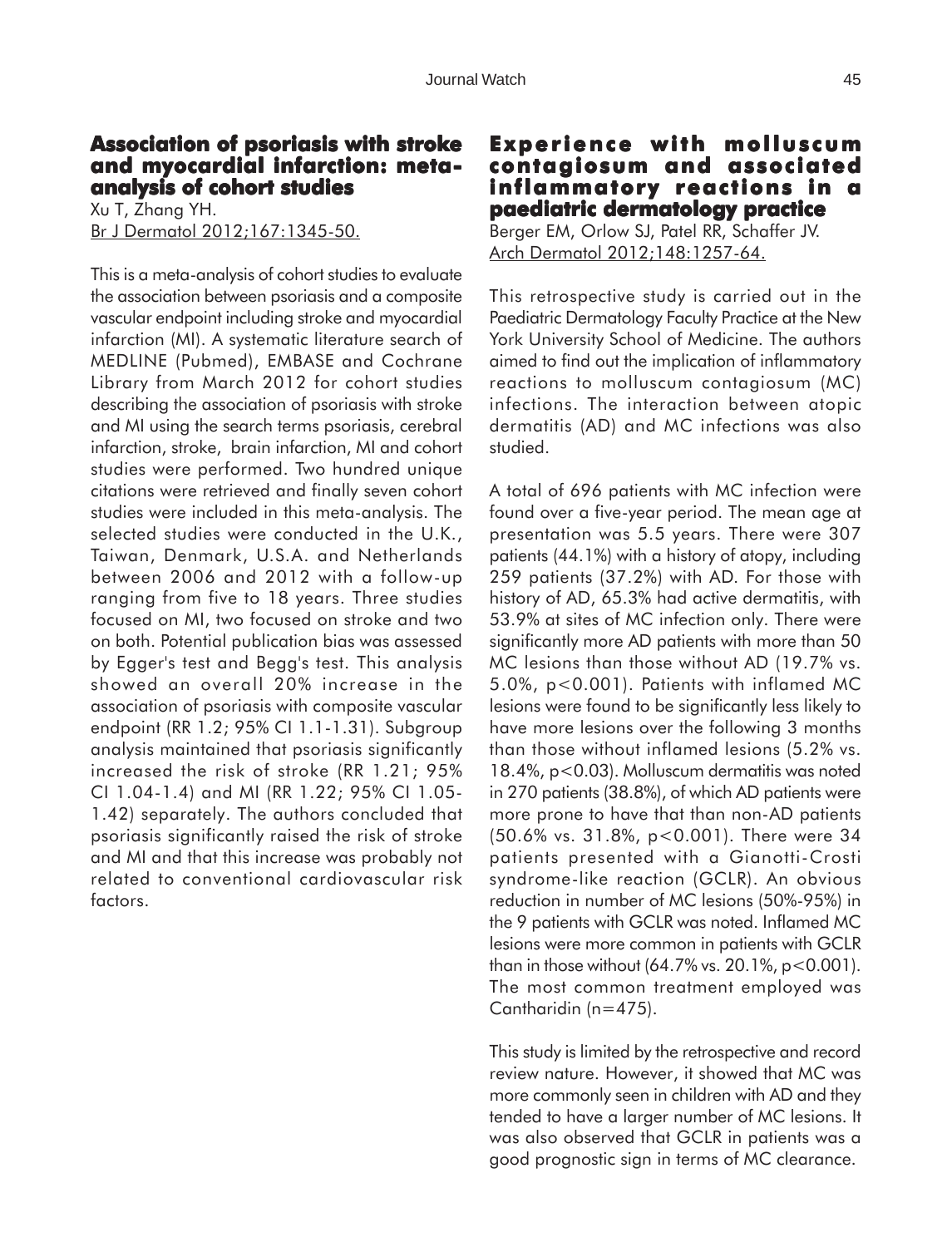### **Incidence of hidradenitis suppurativa and associated factors: and associated a population-based study of population-based study Olmsted County, Minnesota**

Vazquez BG, Alikhan A, Weaver AL, Wetter DA, Davis MD.

J Invest Dermatol 2013;133:97-103.

Hidradenitis suppurativa (HS) is considered as a rare disease, however the chronic and debilitating nature of the disease warrants further epidemiological study. This study is based on population-based data from a well-studied US county.

A total of 268 patients were diagnosed with HS for the first time during the period 1968-2008. The age and sex-adjusted annual incidence of HS was 6.0/100,000 person-years (95%CI: 5.2-6.7). The incidence was significantly greater in women than men (8.2/100,000 [95%CI: 7.0-9.3] vs. 3.8/100,000 [95%CI: 3.0-4.7]). There was an increase incidence from 4.3/100,000 (95%CI: 2.8-5.8) during 1970-1979 to 9.6/100,000 (95%CI: 7.8-11.3) during 2000-2008. Women had significantly more axillary (67.7% vs. 46.8%, p=0.001), upper torso (24.9% vs. 2.5%, p<0.001) and groin (73.0% vs. 60.8%, p=0.047) involvement than men. Men had significantly more perineal or perianal disease than women (20.3% vs. 5.8%, P<0.001). Acne was noted in 36.2% of patients and pilonidal disease was found in 6% of patients. Depression was diagnosed in 42.9% of HS patients. Only male gender was associated with disease severity ( $p=0.015$ ) after adjusted for age; BMI, acne, pilonidal disease and depression were not associated with severity of HS.

In conclusion HS is a rare disease and associated with current or history of smoking, obesity and gender. There are significant differences in the site of involvement between men and women and patients are more likely to be depressed. This study is limited by geographical restriction, which might not represent the populations in other parts of the US or other countries.

#### **Oral cyclophosphamide without cyclophosphamide without corticosteroids to treat mucous membrane pemphigoid**

Munyangango EM, Le Roux-Villet C, Doan S, Pascal F, Soued I, Alexandre M, et al. Br J Dermatol 2013;168:381-90.

This is a retrospective study carried out in France between November 2003 and December 2006 to evaluate the efficacy and safety of daily oral cyclophosphamide (CYC) without corticosteroids as therapy for severe mucous membrane pemphigoid (MMP). Thirteen patients (six women and seven men) were finally included for analysis during the study period. Cyclophosphamide was started at 2 mg/kg daily in these patients. They were examined every month to evaluate disease activity in the skin and mucous membrane according to a scoring system. Complete remission (CR) was defined as no active lesions and disease control (DC) was defined as ≥40% but <100% reduction of that score. The overall response rate was 69% (9/13 patients) after 52 weeks of CYC and median time to DC was 8 weeks (range 4-52 weeks). Seven patients (54%) achieved CR, the median time to CR being 24 weeks (range 16-52 weeks) and they remained in CR at week 52. Cyclophosphamide treatment achieved CR of severe active ocular lesions in a much shorter time (12-36 weeks) than other active lesions. Although transient lymphopenia was the most common side-effect (10/13 patients), leading to cessation of CYC in six patients, serious side-effects such as haemorrhagic cystitis, infections or secondary malignancies did not occur. The authors concluded that CYC without corticosteroids had rapid DC in patients with severe refractory MMP and was safe. This study is limited by the small sample size and retrospective nature.